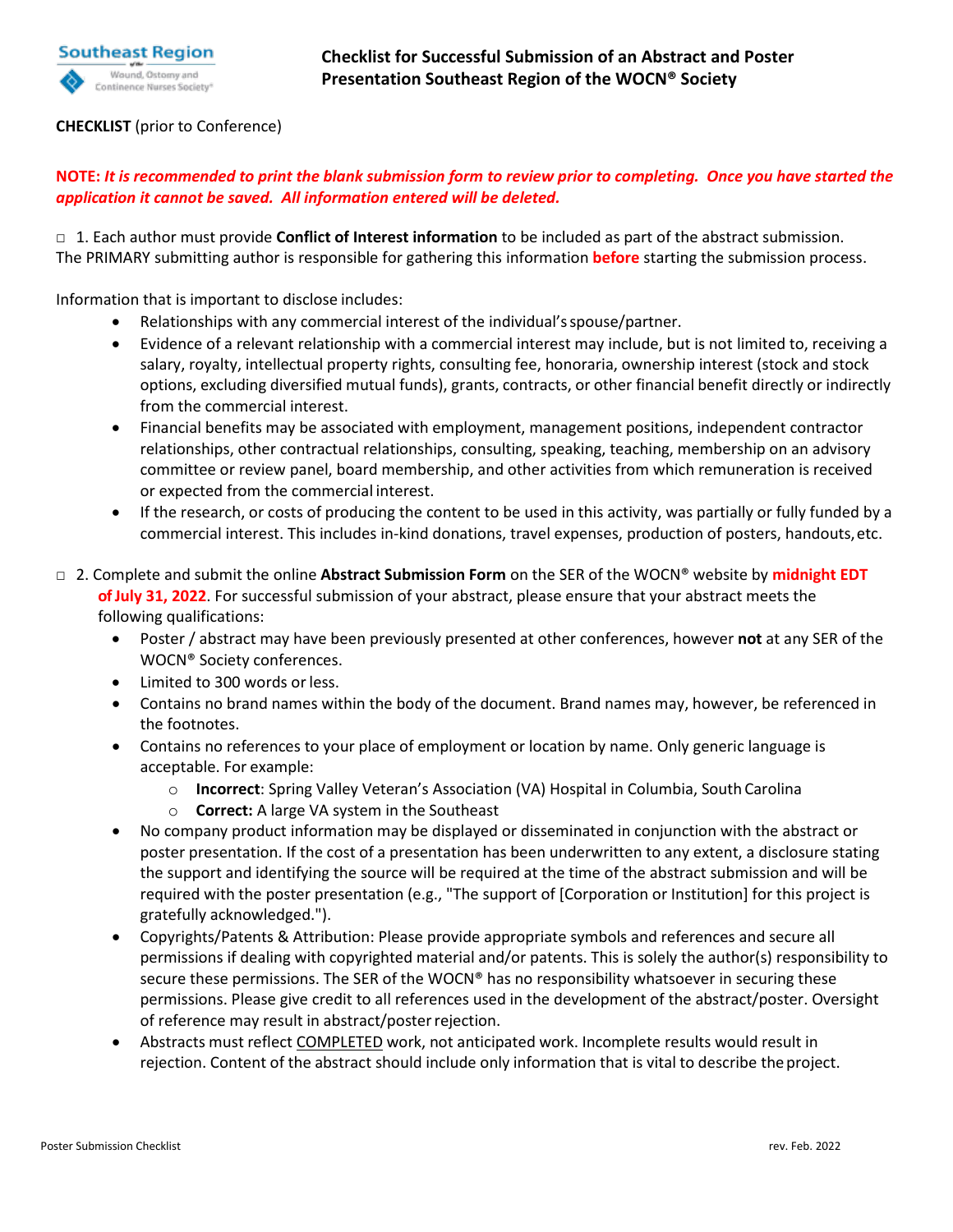- The Case Series category requires at least 3 cases but could include more. It would be considered RARE to submit a one case scenario unless the condition or research is especially unique. This would indicate the condition is so very rare, or the solution so groundbreaking, it has not been previously discussed.
- Use appropriate and standardized terms. For example, use "WOC nurse" in lieu of "CWOCN" or "WOCN", "SER of the WOCN®" or "WOCN®" in lieu of "SER" or"WOCN".
- $\Box$  3. For an abstract to be considered ready for committee review, ensure the following are complete:
	- All final edits have been completed. We will not accept multiple revisions.
	- Proper credentialing must be supplied for all authors. Correct credentialing order is: name, highest educational degree, national certifications followed by national honors: For example: Janet Smith, MSN, RN, CWOCN
	- All contributing authors are listed upon initial submission. Once the abstract is submitted, no other authors may be added, and no edits may be made unless requested by the committee.
	- Before submitting the abstract, ask someone to independently review it for grammar, spelling, and clarity of communication of the information. Be concise - the abstract is an eagle's eye overview of the work. It is the commercial to make the reader understand what is included and what the topic is about.
	- Once received, the abstract and disclosure information will be blinded in preparation for committee review.
	- Anticipate your abstract will be accepted and complete your conference registration early. One of the authors will be expected to register and pay for the full conference (pre-conference is not required) upon notification of acceptance of the abstract. Paid registration serves to confirm your attendance and ability to present a poster.
- $\Box$  4. You will be contacted via email by the Director of Special Projects, Amy Armstrong, MSN, RN, CWOCN, CNL with notification of acceptance, rejection, or if revisions are needed. You will be notified within approximately two weeks of abstract submission receipt. *(These timelines will shrink substantially for posters submitted near the deadline.)*
	- If/when your abstract is accepted: Proceed to Step 5 below.
	- If your abstract was returned to you for revisions: Repeat Steps 2 and 3 above. Your final revision must be submitted by **midnight EDT, August 10, 2022** for committee consideration of the abstract. Updates / corrections submitted after this date will **not** be considered.
	- Approved abstracts will be printed in the Conference Program book.
- □ 5. Submit a PDF (or PowerPoint) copy of your poster to manager[@serwocn.org by](mailto:bhe@serwocn.org) **midnight EDT of August 27, 2022**. If you have any problems submitting your file, please contact Cathy Womack at manager[@serwocn.org.](mailto:manager@serwocn.org) Files received after this date will be ineligible for judging and potential cash awards, however may still be presented.

## **REQUIREMENTS AT CONFERENCE:**

**Southeast Region** Wound, Ostomy and ontinence Nurses Society

- □ 6. The opening day of conference:
	- Posters will be displayed outside of general sessions area in the lobby.
	- Hang your poster no earlier than 11:00 AM the morning of Thursday, September 22, 2022 and no later than 4:00 PM that afternoon.
	- Place your poster on the assigned poster board. Poster assignments will be on the individual boards so look for your assigned board. Boards are assigned in the order of abstract receipt.
	- Your poster should not be any larger than 3.5 x 7.5 feet.
	- Pushpins will be provided to hang your poster. If you prefer another method, you will need to supply it.